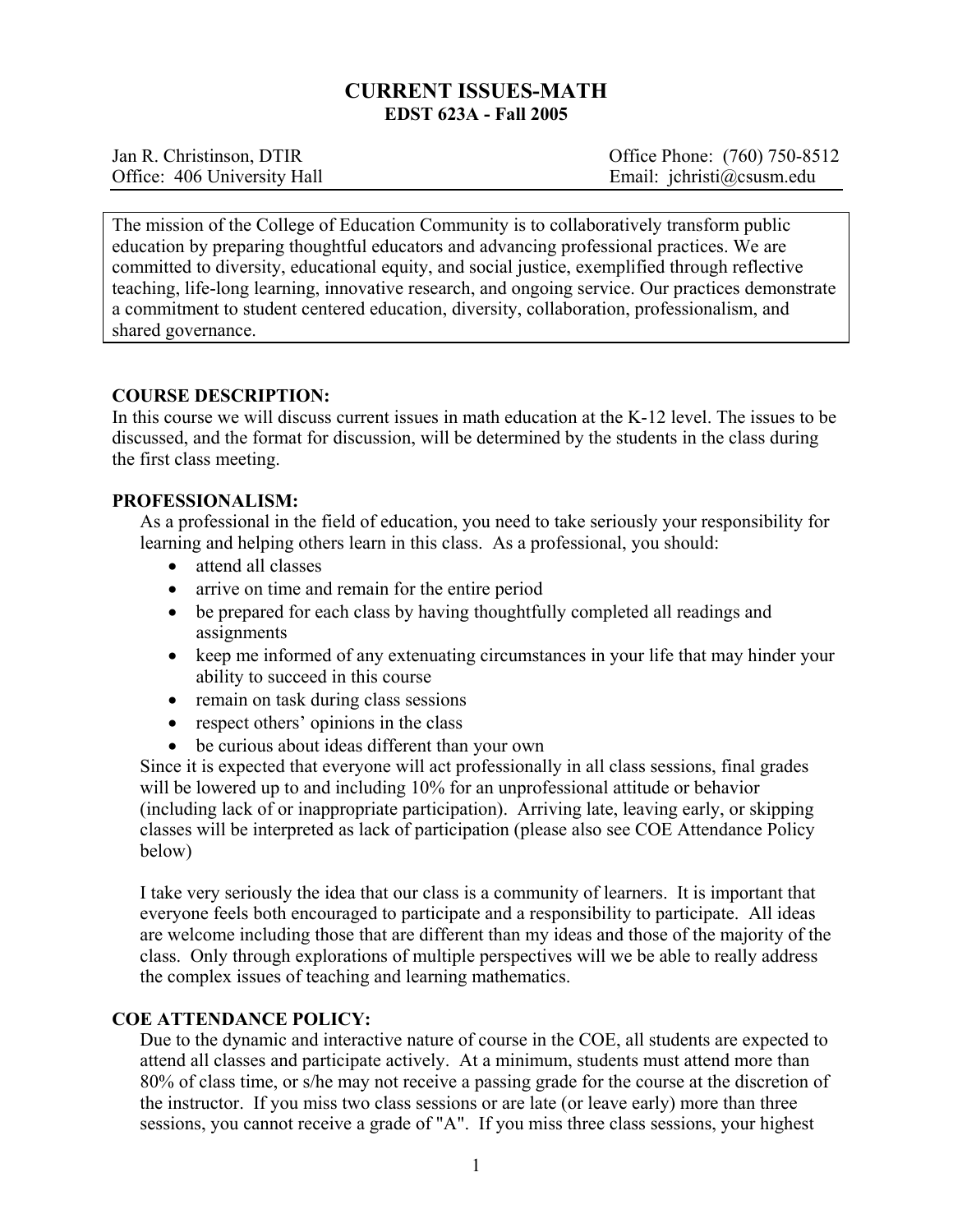possible grade is a "C+". Should you have extenuating circumstances, contact the instructor as soon as possible. Please discuss with me any extenuating circumstances that will cause you to miss class prior to your absence. Attendance will be taken at each class session.

## **ASSIGNMENTS:**

There are three required assignments: group project and presentation, in-depth paper about one of the topics discussed in class, and weekly participation in the topic discussions. Each assignment is worth 1/3 of the course grade.

#### **GRADING SCALE:**

Grades will be based on the following grading scale:

A..............90 -100% B..............80 - 89% C..............70 - 79% D..............60 - 69% F..............Below 60%

#### **PLAGIARISM AND CHEATING:**

Please be sure to read and understand the university policy on plagiarism and cheating as it will be strictly enforced. Academic dishonestly will not be tolerated and will result in a failing grade for this course and will be reported to the University.